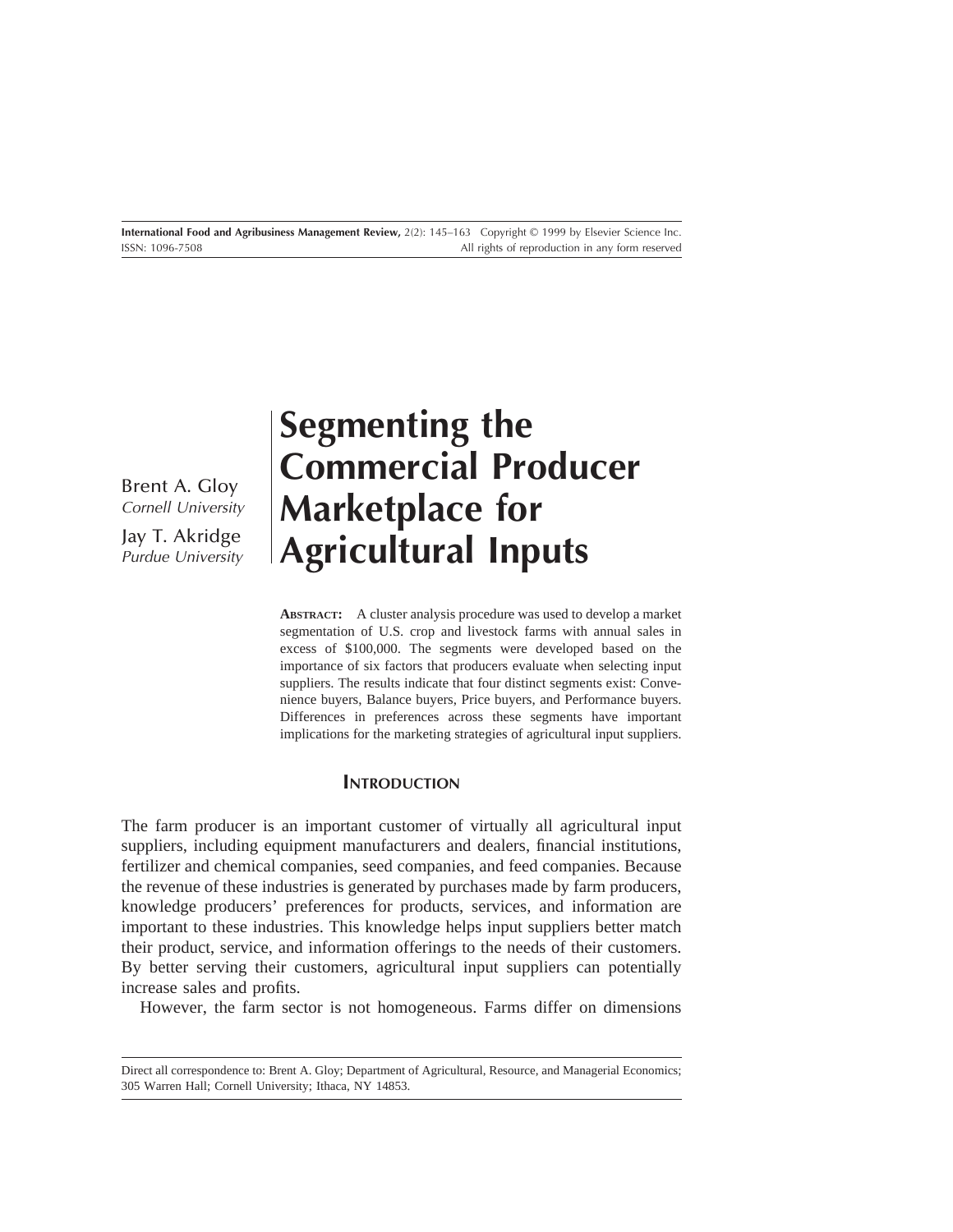| Sales Class              | \$1,000,000<br>$^{+}$ | \$500,000-<br>\$999,999 | $$250,000-$<br>\$499,999 | \$100,000-<br>\$249,000 | \$50,000-<br>\$99,999 | less than<br>\$50,000 |
|--------------------------|-----------------------|-------------------------|--------------------------|-------------------------|-----------------------|-----------------------|
| Percent of               |                       |                         |                          |                         |                       |                       |
| Farms                    | 0.9                   | 1.7                     | $\overline{4}$           | 10.1                    | 9.1                   | 74.2                  |
| Livestock receipts       | 35.9                  | 14.6                    | 14.5                     | 16.4                    | 8.9                   | 9.7                   |
| Crop receipts            | 29.8                  | 13.7                    | 17.5                     | 21.4                    | 8.8                   | 8.7                   |
| Cash expenses            | 29.9                  | 12.8                    | 15.9                     | 18.7                    | 8.4                   | 14.2                  |
| Cash (\$)                |                       |                         |                          |                         |                       |                       |
| Gross income per<br>farm | 3,788,565             | 900,357                 | 437,434                  | 210.086                 | 110.205               | 16,432                |
| Expenses per<br>farm     | 2,664,251             | 615,579                 | 320,544                  | 151,165                 | 75,067                | 15,581                |

Table 1. Farms by Sales Class, 1997

Notes Source: Appendix Tables 5 and 6 Agricultural Income and Finance Situation and Outlook Report, September 1998.

such as size, management style, location, production practices, and so forth. In efforts to segment the farm market, farms are often grouped by criteria such as crops grown, type of technology employed, and region of production (Rosenberg and Turvey, 1991). Grouping farms by sales classes is one of the most common of these segmentation schemes. According to the *Agricultural Income and Finance Situation and Outlook Report,* in 1997 there were 2.06 million farms in the United States (Resource Economics Division, Economic Research Service, 1998). The information in Table 1, which is taken from the September 1998 report, indicates how farms vary by sales class. One of the important features of these data is that 83.3% of the farms in the United States had sales less than \$100,000. At the same time, these smaller farms accounted for only 18.6% of the livestock receipts and 17.5% of the crop receipts in the United States. On the other hand, farms with sales over \$1,000,000 accounted for only 0.9% of farms, but produced 35.9% and 29.8% of livestock and crop receipts, respectively. This means that much of the economic activity associated with agricultural production is concentrated in the nation's largest farms. Therefore, by marketing to 16.7% of the nation's farms (those with sales in excess of \$100,000) marketers can gain access to farms that produce 81.4% of the livestock, 82.5% of the crops, and 77.3% of cash farm expenses in the United States. Because farms with sales over \$100,000, hereafter called commercial producers, represent such a large portion of cash expenses and thus input supplier revenues, it is worthwhile to examine this segment in greater detail.

Market researchers have professed the value of market segmentation for many years. The central purpose of market segmentation is to identify segments, or groups of buyers that react differently to marketing choices (Riquier et al., 1997). The main assumptions of the segmentation concept are 1) buyers can be grouped into segments such that preferences are homogeneous within segments and heterogeneous across segments and 2) marketing offerings that are matched to the segments will outperform unmatched offerings (Green and Krieger, 1991).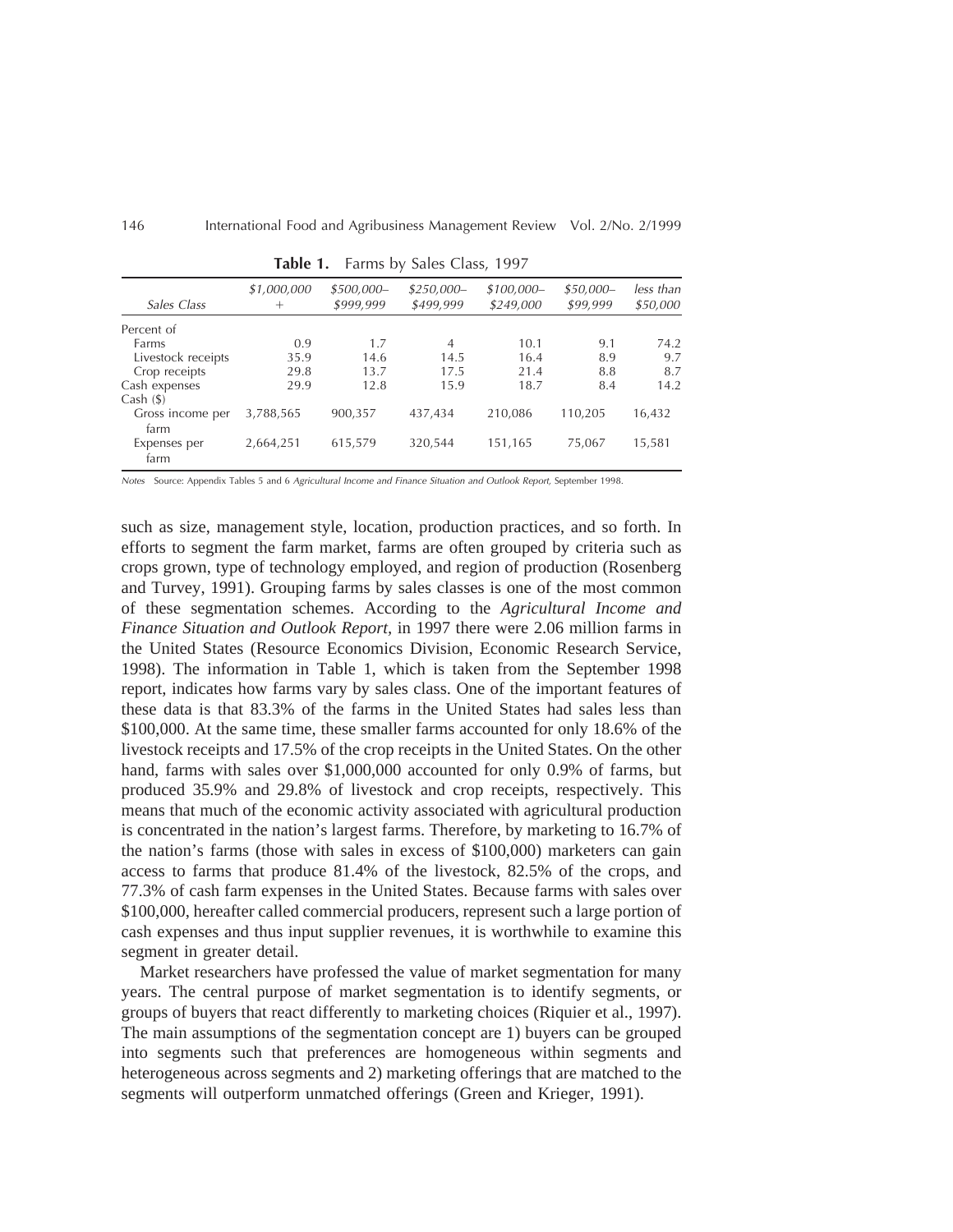Market segmentation frequently consists of grouping buyers into segments according to sales classes and then developing marketing strategies to serve the different segments. Clearly, if factors other than, or in addition to, sales define the true market segments, market segments based only on sales classes will be misleading. As more information about buyers becomes available, marketers have advocated more rigorous, data-intensive segmentation schemes. Under this methodology, many factors thought to influence buying preferences are considered and used to form market segments. This approach to segmentation is often implemented through cluster analysis (Punj and Stewart, 1983).

This study uses a clustering methodology to segment the commercial farm population according to this population's preferences for elements of the bundle of products, services, and information that could be provided by a farm input supplier. The commercial farm population is defined as farm producers with annual sales from at least one enterprise (corn/soybeans, wheat/barley, cotton, dairy, beef, or hogs) in excess of \$100,000. Survey returns from a sample of commercial producers are used to segment the population according to the importance of six factors producers evaluate when selecting a supplier: convenience/location, customer services/information (e.g., responsiveness, follow-up, advice), personal factors (e.g., trust, working relationships), price, product performance (e.g., yield, durability, rate of gain), and support services (e.g., delivery, repair, application). The results of the segmentation are then used to characterize the various segments along dimensions thought to influence the input purchase decision.

## **BACKGROUND: MARKET SEGMENTATION**

Market segmentation can be used to determine how different groups of buyers respond to changes in the firm's marketing strategies—price, product introductions, product changes, promotional activities, among others (Wind, 1978). Once these responses have been determined, the firm may divide the market into distinct groups of buyers where any group can be chosen as a target market to be reached with a distinctive marketing mix (Kotler, 1978).

The three basic ways to segment a market are the a priori approach, cluster-based methods, and through combinations of the two methods. The a priori approach, or the prespecified method in Rosenberg and Turvey's (1991) terms, is the most subjective. With the a priori approach, researchers use their knowledge of the marketplace to identify characteristics that define market segments. For instance, researchers might conclude that all farms of 1,000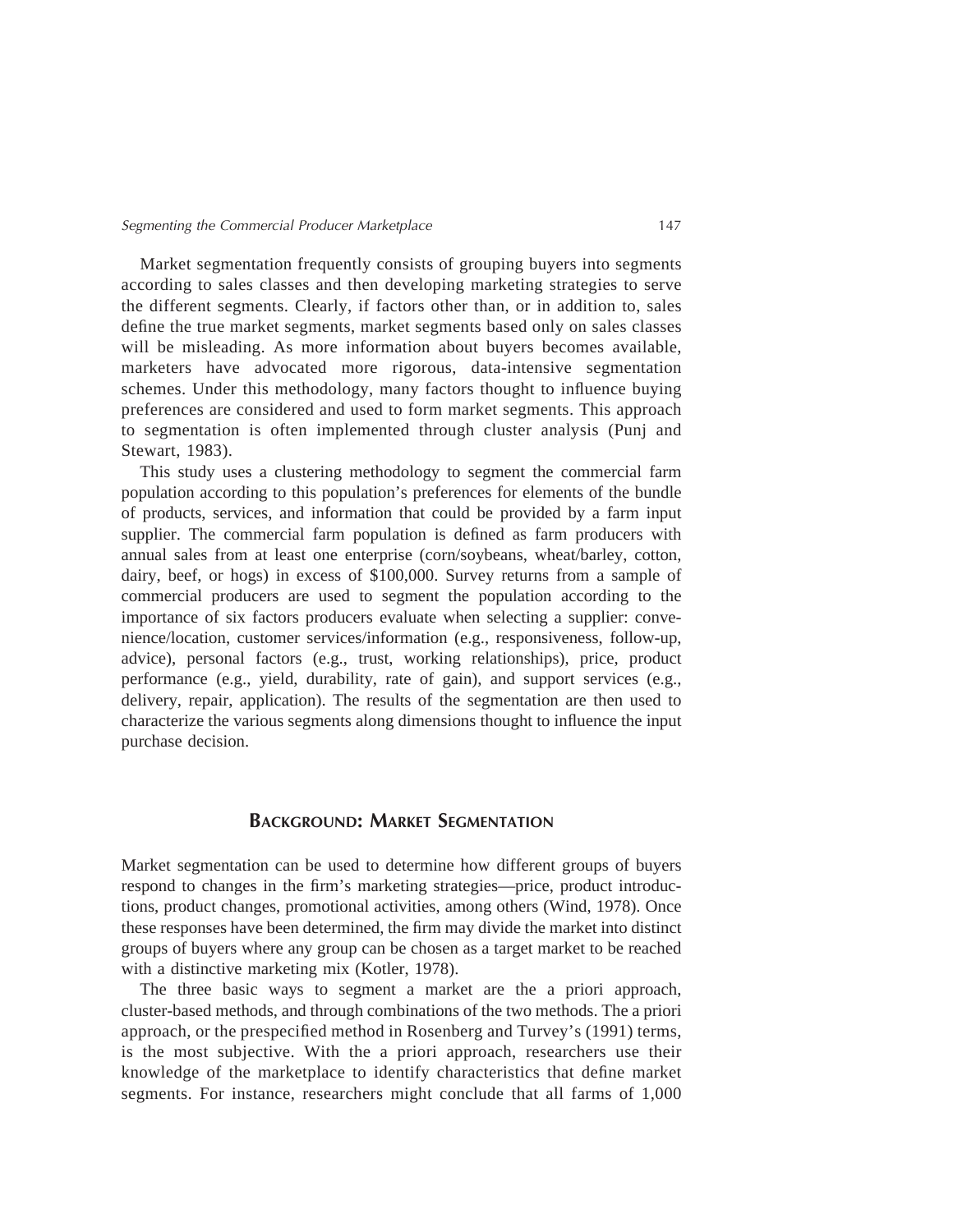acres or more will be placed in one group and farms of 999 acres or less will be placed in another group. Clearly, if the researcher makes poor choices when defining the segments, the segments will not consist of groups that have homogeneous attitudes toward the firm's marketing strategies. This segmentation method can be very useful, in part because of its simplicity, but it does not make full use of the information contained in the data available to many marketers.

In cluster-based segmentation the researcher selects a series of variables that are thought to characterize buying behavior. Next, observations on these variables are submitted to an algorithm that places respondents with similar responses in distinct groups. Because this method is capable of considering many more segmentation variables than the a priori approach, it makes better use of the information gathered on the population being segmented.

The reliance of market segmentation research on clustering methods becomes apparent when one considers the interpretation of clustering given by researchers such as Anderberg (1973), who identified the objective of cluster analysis as grouping observations so that the level of natural association is high among group members and low across groups. Thorough, methodological reviews of cluster analysis are offered by Punj and Stewart (1983; marketing), Milligan and Cooper (1987; psychology), Ketchen and Shook (1996; strategic management), and Larson (1993; agricultural economics). Three of a number of general textbooks on the subject include Anderberg (1973), Everitt (1980), and Aldenderfer and Blashfield (1984).

Several studies have specifically attempted to segment various farm populations (Mwangi, 1991; Rosenberg and Turvey, 1991; Hooper, 1994; Bernhardt et al., 1996; Gloy et al., 1997). Mwangi (1991) used cluster analysis to identify four segments of Illinois farms that desired different benefits from fertilizer and chemical suppliers. Gloy et al. (1997) used an a priori segmentation scheme to segment the retail petroleum customers of two Midwestern cooperatives according to the profitability that the customers generated for the cooperative. Rosenberg and Turvey (1991) used cluster analysis to segment Ontario swine producers with the goal of determining segments that responded differently to extension offerings. Bernhardt et al. (1996) used cluster analysis to identify farm segments, ranging from commercial to alternative, for the purpose of guiding interdisciplinary research efforts. These studies varied widely with respect to the population segmented, goals of the segmentation, segmentation bases used, quantitative methods used, and validation procedures. It appears that there have been no published attempts to segment the commercial farm population of the United States by using a clustering methodology for the purpose of defining market segments for agricultural input suppliers.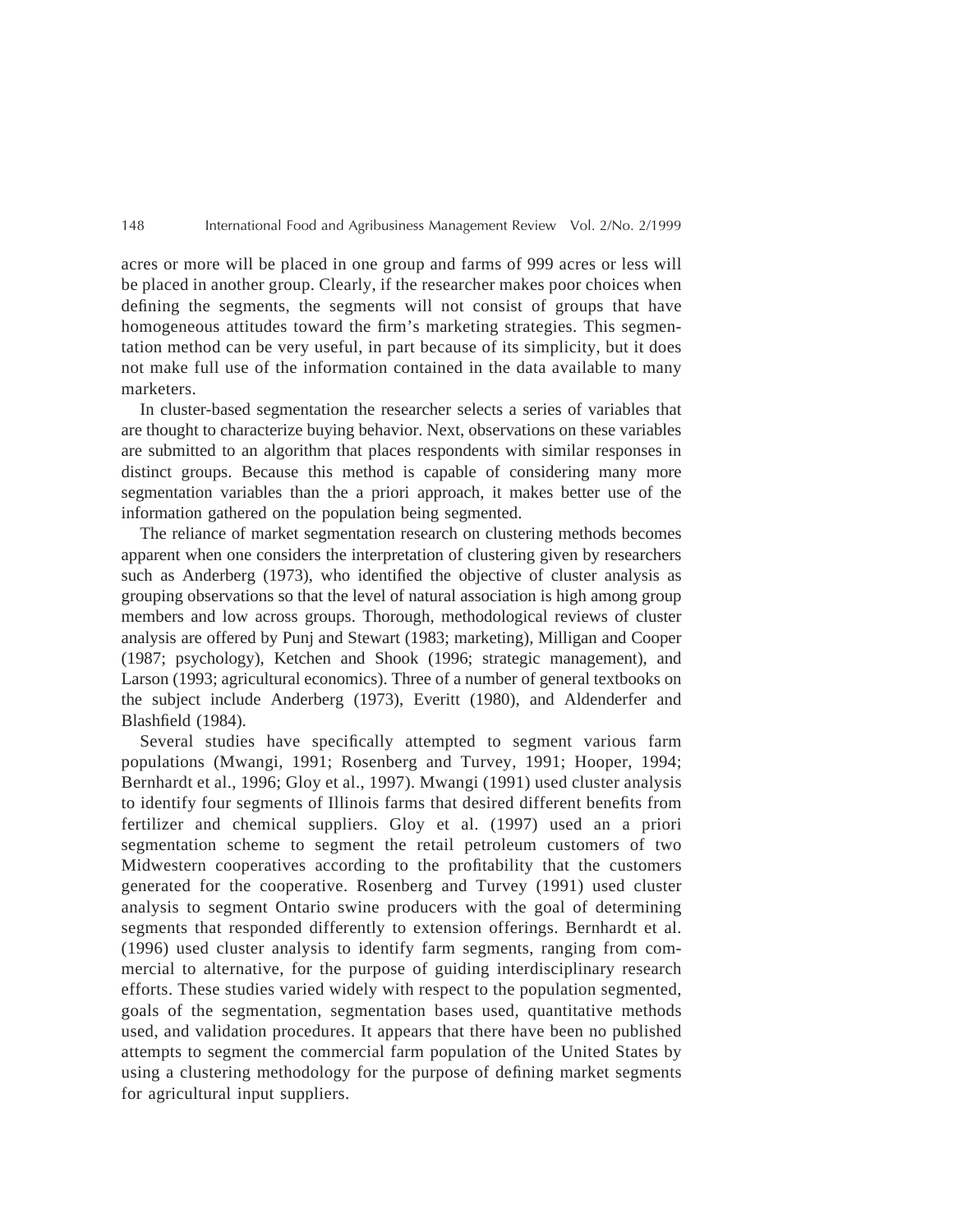## **Method**

The basic steps in cluster analysis include choosing variables to cluster or segment on, selecting the clustering algorithm, choosing the solution, and validating the solution (Bernhardt et al., 1996). The method used in this study is outlined below.

- 1. Randomly split the sample in half.
- 2. Select the clustering variables.
- 3. Choose the hierarchical clustering algorithm and identify the number of clusters.
- 4. Combine samples and use a nonhierarchical k-means clustering algorithm with the means of the clustering variables conditional on hierarchical cluster membership as starting seeds.
- 5. Validate the segmentation with tests for significant group differences on nonclustering variables.
- 6. Interpret the solution; develop marketing strategies; and assess factors, such as segment size.

The first step of the method allows for concurrent analyses on the split samples and the entire sample. This provides an additional opportunity to examine the choice of the number of clusters present in the data and helps insure that the solution is not a function of artifacts such as the ordering of the data. This step was accomplished by assigning a uniformly distributed, random variable to each observation, sorting the observations by this variable, and dividing the data set in half.

Variable selection for cluster analysis directly corresponds to segmentationbase selection. Most authors, notably Anderberg (1973), point to variable selection as one of the most important steps in cluster analysis because appropriate variable choices increase the likelihood of recovering the true market segments. Algorithm selection is important because the clustering solution is sensitive to characteristics of the data and type of algorithm used. There are two primary classes of clustering algorithms, hierarchical algorithms and nonhierarchical algorithms.

Agglomerative hierarchical algorithms join observations or clusters until instructed to stop. These methods are often criticized because observations joined early in the process cannot be separated (Aldenderfer and Blashfield, 1984; Ketchen and Shook, 1996). Nonhierarchical algorithms require the researcher to specify the number of clusters in the data and the cluster centroids, or seeds. Nonhierarchical methods are dependent on the initial arrangement of the observations or the starting point of the analysis (Ketchen and Shook, 1996). Some authors have stated that a preferred approach is to first use a hierarchical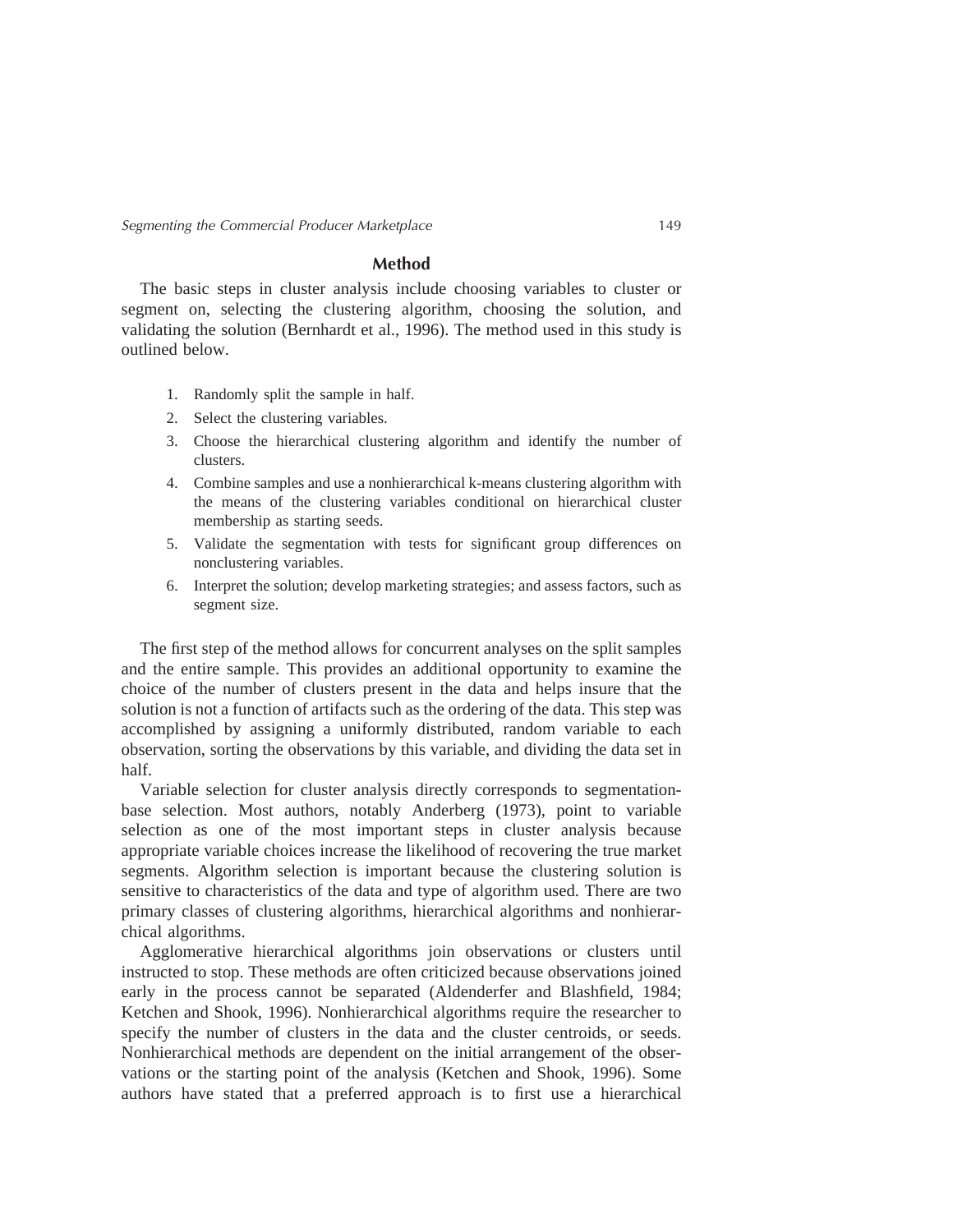procedure to find the number of clusters and then use the hierarchical solution as the seeds, or starting point, for the nonhierarchical, k-means procedure (Larson, 1993; Ketchen and Shook, 1996).

In this research, Ward's hierarchical clustering method was used to identify the number of clusters and to provide the seed values for the k-means, nonhierarchical algorithm. Both the split sample results and the entire sample results were taken into account to determine the number of clusters in the data. Then, the data were combined and the entire sample results used to calculate the seeds for the k-means algorithm. The procedure of using the hierarchical cluster means as seeds for the k-means algorithm is equivalent to accepting the hierarchical clustering variable means conditional on cluster membership as the prior belief for the final conditional cluster means. Next, the k-means algorithm rearranges the observations optimally given the seeds, or the prior belief about the cluster means. Then, the cluster means are recomputed, and observations are reassigned to the nearest cluster mean. The means are then recalculated and observations reassigned. The process repeats until no observation changes clusters (SAS Institute, Inc., 1989). The k-means solution is then the updated prior belief of the conditional clustering variable means. The belief in the updated prior can then be strengthened or weakened by tests of group differences on nonclustering variables.

#### **Data**

Sudman and Blair (1999) pointed out that when sampling subgroups (commercial producers) that are a small proportion of a much larger group (all producers), the first step is to determine whether a good list of subgroup members is available. The farms in this sample were identified from a proprietary database that contained information on farm size, enterprise type, and location. Based on the estimated response rates, 10,500 surveys were mailed to farms believed to have sales in excess of \$100,000. The six enterprises targeted were corn/soybeans, wheat/barley, cotton, dairy, beef, and hogs. Geographic targeting by enterprise class was accomplished by sampling producers from the states that accounted for 75% of total production/inventory of one of the six commodities.

The survey instrument was designed with the input of academics, representatives from several large agricultural input firms, and the firm in charge of administering the survey. The initial survey instrument was pretested with farmers in February 1998. After incorporating suggested changes, we mailed the final survey instrument and a postage paid reply envelope in March 1998. Because providing a meaningful financial incentive for completion of the questionnaire was not feasible given the budget for the project, respondents were offered a summary of the results as an incentive for participation. A follow-up reminder card was sent approximately two weeks after the initial mailing. Next, calls were made to nonrespondents in late March. Data collection ended in April 1998. Of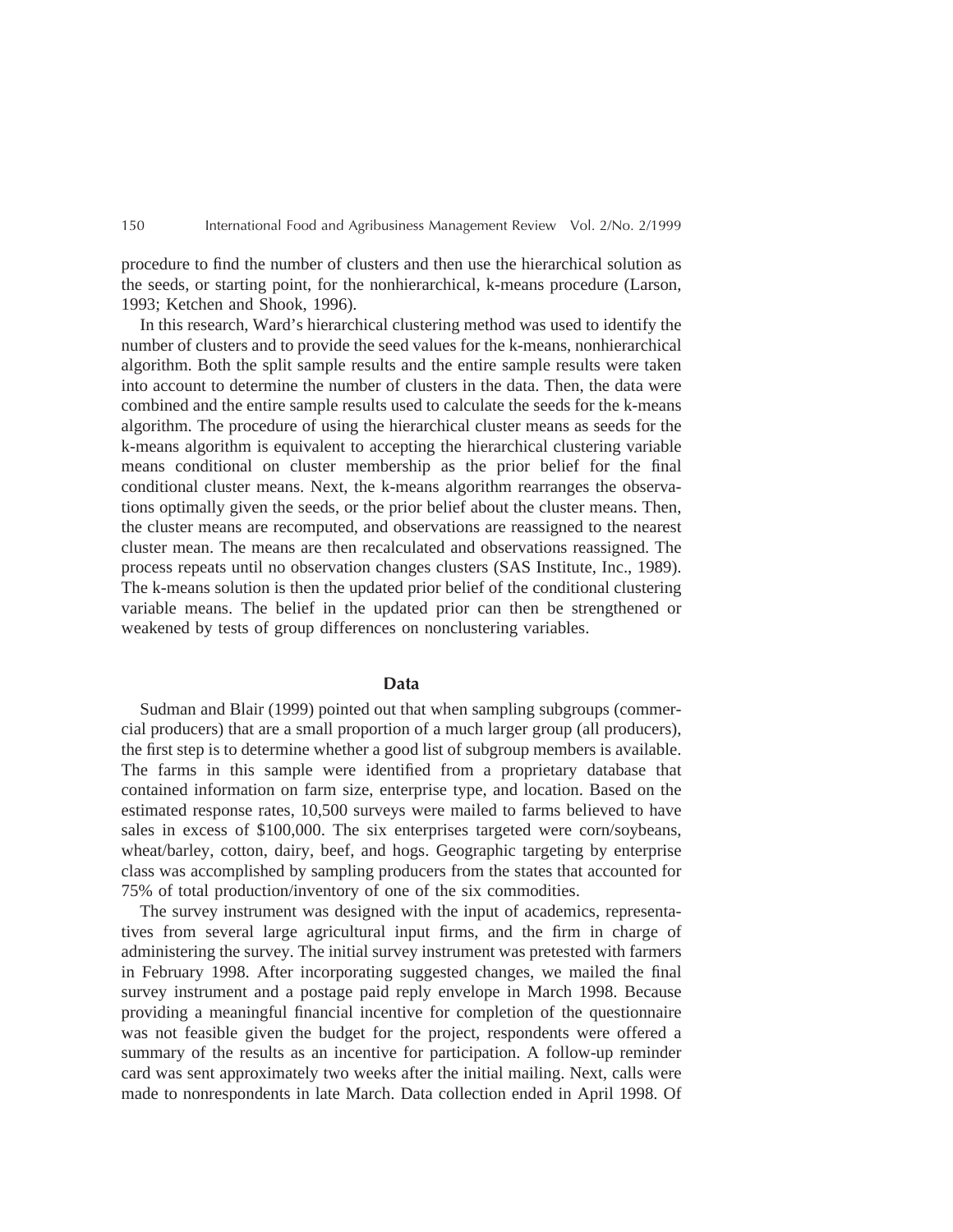the 10,500 surveys mailed, 1,721 usable questionnaires were returned, for a response rate of 16.4%. Although the response rate appears low, it was in line with our expectation of 20% given the size of the farms sampled and the length of the survey instrument. [A copy of the survey instrument, which provided data on the 256 response variables, can be found in Gloy (1999.)]

Respondents that operated farms with sales between \$100,000 and \$499,999 made up 39% of the sample, whereas the remainder had sales of \$500,000 or more. With respect to enterprise type, corn/soybean farms accounted for the largest percentage of respondents (27.5%), and wheat/barley growers made up the smallest percentage of total respondents (11.6%). Additional detail on the sampling procedure and the response rate can be found in Gloy (1999) or Akridge et al., (forthcoming).

## **RESULTS**

The results were developed by using various routines in SAS release 6.12 (SAS Institute, Inc., 1989). For example, the hierarchical clustering was implemented with the CLUSTER procedure, and the k-means clustering algorithm was implemented with the FASTCLUS procedure. Twelve questions, measured on a forced sum scale, served as ideal segmentation bases (clustering variables). The questions asked respondents to assign a percentage to the influence of several factors toward their choice of input suppliers for capital goods and expendable goods. The question was stated as

When you choose a supplier for either capital items like equipment or expendable items like pesticides or feed, how is your decision influenced by the following factors? Assign a percentage value to each factor based on its importance in the decision. Each column should sum to 100. [There was a column for expendables and a column for capital items.]

The response categories included convenience/location, customer services/ information (e.g., responsiveness, follow-up, advice), personal factors (e.g., trust, working relationships), price, product performance (e.g., yield, durability, rate of gain), and support services (e.g., delivery, repair, application). The customer segments derived from this segmentation base will reflect the respondents' differing attitudes toward the possible benefits that input suppliers can provide. The responses to these questions were submitted to Ward's hierarchical algorithm. The results produced by Ward's algorithm were then used to identify the number of clusters, or segments, in the marketplace. The average linkage clustering algorithm was also considered, but Ward's method produced the most sensible results.

Both Ward's and the k-means clustering algorithms use Euclidean distance as the similarity measure. The use of this similarity measure made it important to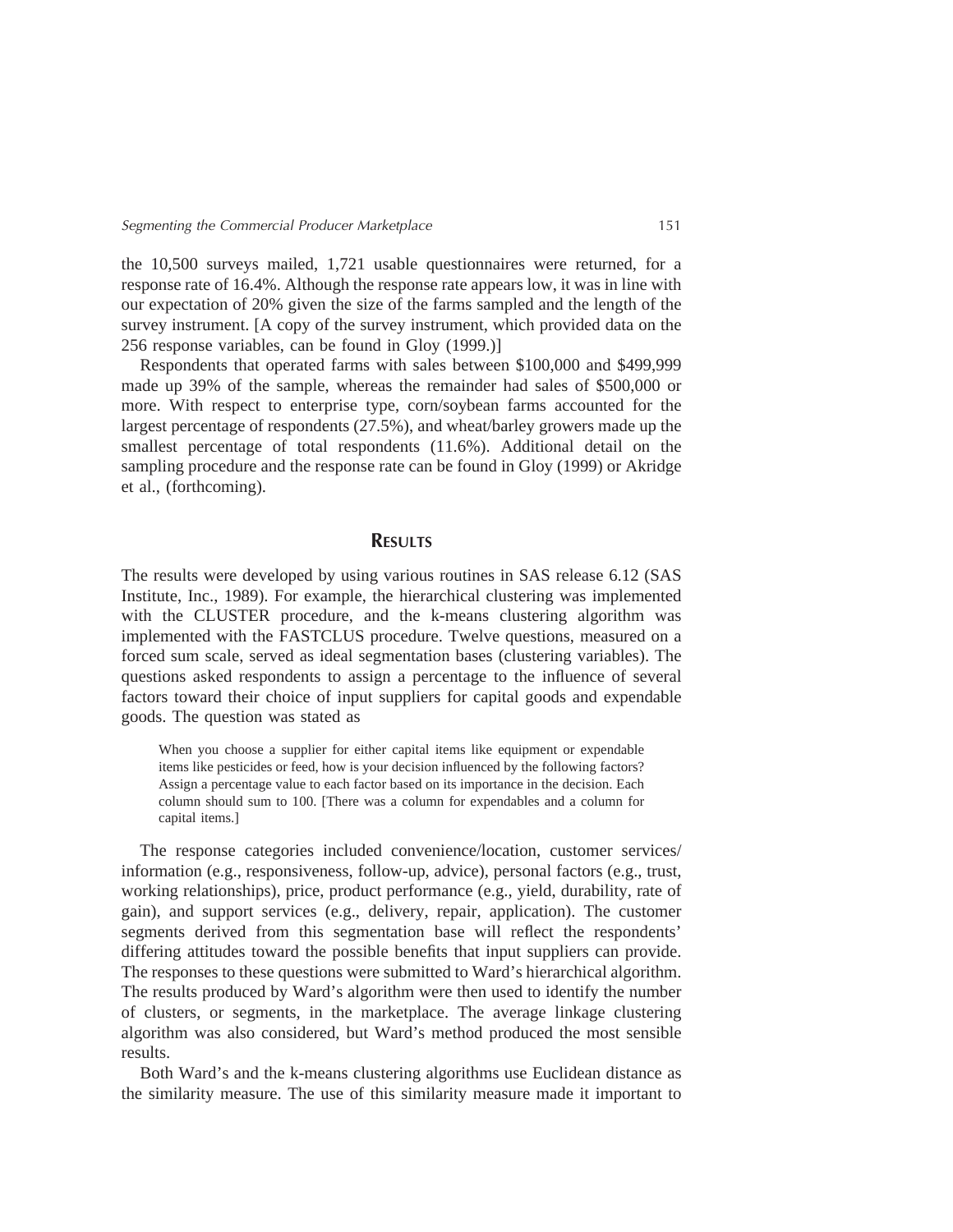

**Figure 1.** The Pseudo-F Statistic for Ward's Hierarchical Clustering Algorithm.

consider the scale of the variables submitted to a clustering algorithm. Because the variables were measured on a ratio scale, the relative differences between them were important, and it was not necessary to adjust the scale of the variables. Although variables such as age, education, and other demographic characteristics may be related to each group's preferences for different input supplier offerings, these factors were not used to derive the segments. Such demographic data tend to be indirectly related to buying preferences. Here, the goal was to develop groups of respondents, whose ratings of input supplier offerings were similar, by directly focusing on preferences. Then, demographic data were used to characterize the members of the different groups.

Several measures were evaluated to determine the number of clusters. The cubic clustering criterion failed to produce a reasonable solution in this case and is not reported. The pseudo-*F* statistic is a ratio of the between-cluster variation to the within-cluster variation (Milligan and Cooper, 1985). Fig. 1 shows the pseudo-*F* statistic, for both halves of the sample (Sample 1 and Sample 2) and for the entire sample. Local maxima in the pseudo-*F* statistic indicate potential cluster solutions (Larson, 1993). The pseudo-*F* statistic has a local peak at three clusters for the entire sample and a flat top at three and four clusters for both of the split samples. This would indicate that the data likely contains three or four clusters.

The second measure used to identify the number of clusters was the pseudo- $T^2$ statistic. This statistic is a ratio of the sum of squared errors when the merging clusters remain separate to the sum of squared errors when the merging clusters are joined. The pseudo- $T^2$  statistic indicates a cluster solution when the value of the statistic falls or has a trough (Larson, 1993). The pseudo- $T^2$  statistic falls sharply when going from three clusters to four clusters in Sample 2, and the entire sample also shows a trough forming at four clusters. Sample 1 shows a slight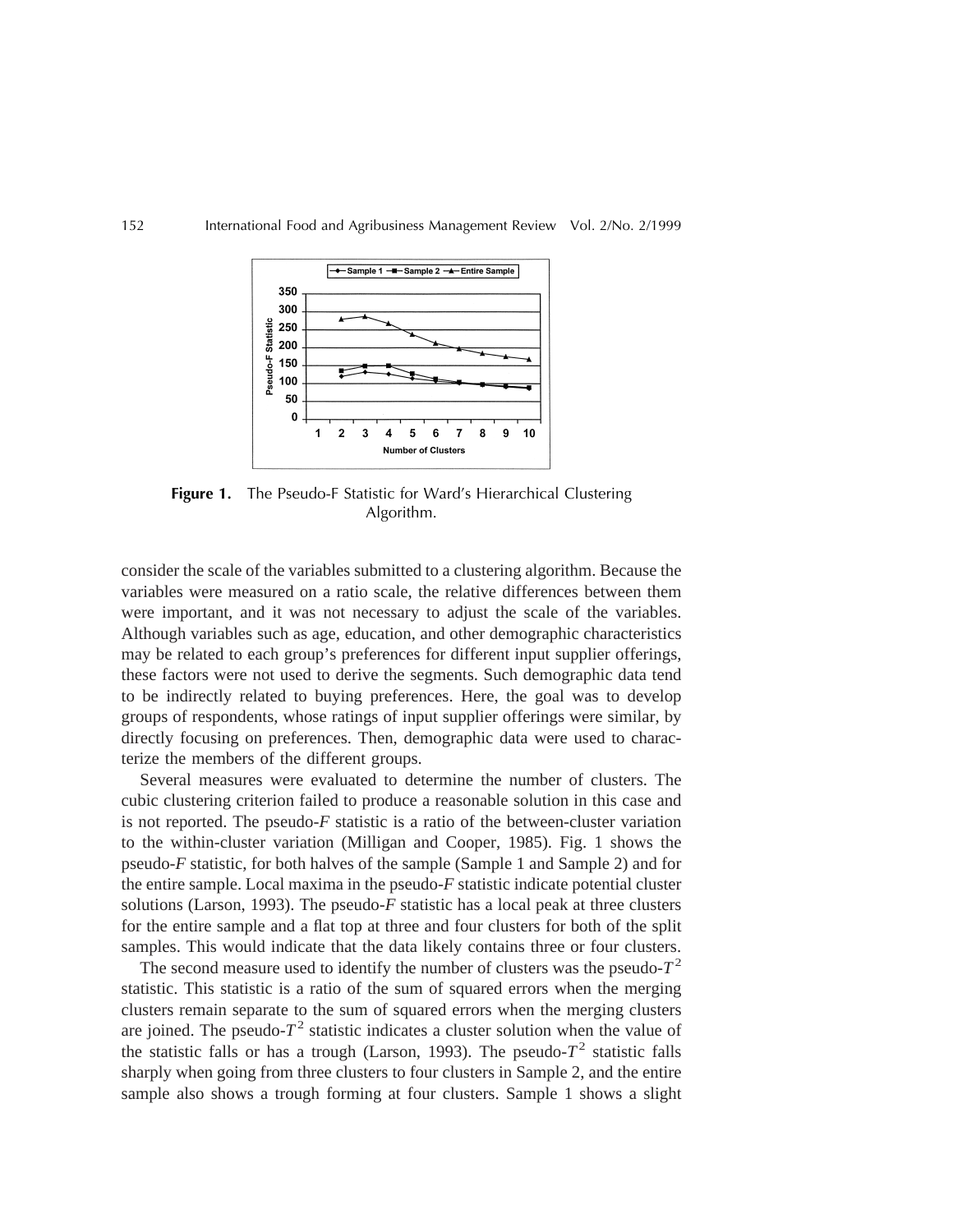trough at seven clusters. These results indicate a four cluster solution in the entire sample and in Sample 2.

Taken together, these statistics point to a four cluster solution. Unrealistic assumptions are necessary to guarantee that these statistics possess well-known distributions. Therefore, no reliable statistical tests are available to directly identify the solution. However, these statistics and the general rules of thumb discussed are widely used in the literature. What is more important is that in Monte Carlo experiments these methods have been shown to be very effective at recovering the true group structure of the data (Milligan and Cooper, 1985). Once a potential solution has been identified, statistical tests for differences across clusters on nonclustering variables can be carried out to examine differences in segment characteristics and attitudes. (Statistical tests of mean differences by clusters on the clustering variables would be strongly biased because the clustering algorithms are designed to maximize these differences.)

The four cluster solution produced by Ward's method contained one large cluster, 32–42% of the respondents in the samples, and three moderate sized clusters, 13–27% of the respondents in the various samples. In general, Ward's method appears to produce a sensible solution whose properties did not vary drastically from sample to sample. This suggests that there are four segments in the population of commercial producers, and these segments desire different attributes from their input suppliers. Because hierarchical methods only make one pass through the data, they are often criticized (Aldenderfer and Blashfield, 1984; Ketchen and Shook, 1996). To account for these failings, the hierarchical results from the entire sample were used as a starting point for the k-means clustering procedure.

#### **The k-Means Results**

The clustering-variable means conditional on membership in each of the four Ward's clusters from the entire sample analysis were input to the FASTCLUS procedure in SAS (SAS Institute, Inc., 1989) as initial seeds. The algorithm then assigned observations to the nearest seeds. Next, it recalculated the cluster means (drift option) and reassigned observations. This procedure repeated until no observation changed clusters. The k-means algorithm altered Ward's solution by enlarging the largest cluster produced by Ward's method and reducing the size of the other three clusters.

Although significant differences between the segment means of the clustering variables are expected, and not statistically meaningful, these means can be used to name the segments. The total sample means of the six expendable clustering variables are presented for each cluster in Table 2. (The six capital clustering variable results were very similar.) The entries in Table 2 are the average percentage influence that each expendable factor had on the supplier choice in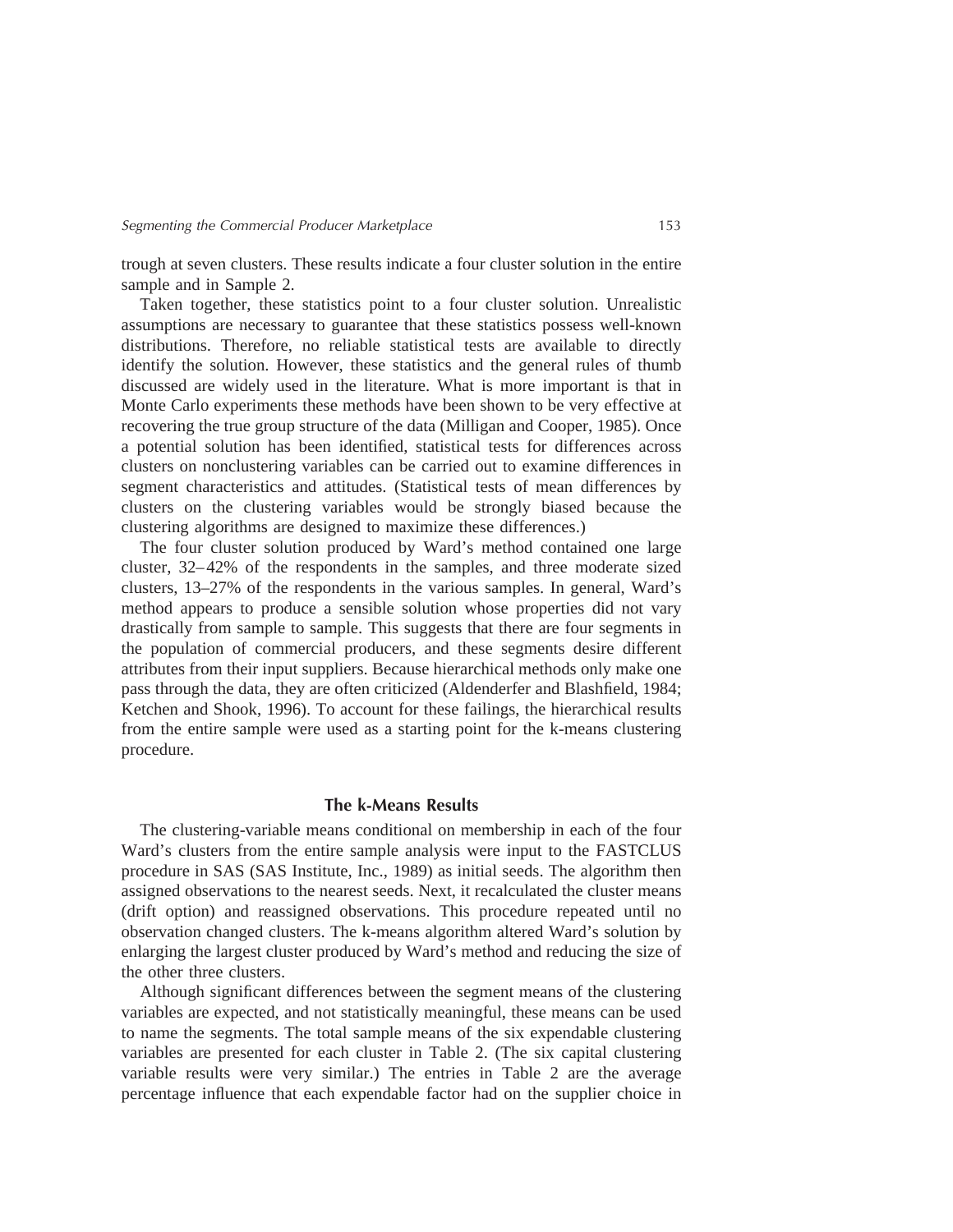| Factor               | <i>Balance</i> | Convenience | Performance | Price |  |  |  |  |
|----------------------|----------------|-------------|-------------|-------|--|--|--|--|
| Convenience/location | 16             | 56          |             |       |  |  |  |  |
| Service/information  | 16             |             |             |       |  |  |  |  |
| Personal factors     | 17             |             |             |       |  |  |  |  |
| Price                | 20             | 14          | 20          | 54    |  |  |  |  |
| Product performance  | 16             | n           | 50          | 14    |  |  |  |  |
| Support services     | 15             |             |             |       |  |  |  |  |
| Percent of sample    | 47             |             | 16          |       |  |  |  |  |

**Table 2.** Relative Importance of Each Factor in the Input Supplier Decision

each segment. Therefore, each entry represents the average of the relative importance that segment members placed on each factor.

The members of the Balance segment represented 47% of the respondents. Table 2 shows that members of this segment weighted the various factors very evenly when selecting an input supplier. Price, 20% of the choice, was the most important factor when selecting a supplier, but the least important, support services, was only 5% smaller. This segment was looking for an input supplier who can provide a wide array of services and information, reasonable prices, and products that perform well. The Balance segment was by far the largest segment in the commercial producer marketplace.

The Convenience segment was 15% of the marketplace. Convenience segment members placed a great deal of importance (over half of the weight in the supplier choice decision) on convenience and location factors. As can be seen in Table 2, members of this segment placed a lower weight on price than did members of any other segment. This segment also weighted personal factors more heavily than did all segments except the Balance segment. Finally, they placed less weight on performance factors than did any other segment.

The Performance segment was approximately 16% of the sample. Its members based half of their supplier choice decision on product performance factors. Price was the next most important feature. Performance members weighted the other factors almost evenly, on average. Thus, the segment contains buyers who were very focused on obtaining products that perform well and were at least as price conscious as members of the Balance segment.

The final segment identified was the Price segment. Members of this segment accounted for 21% of the commercial producers in the sample. Table 2 clearly shows that these producers placed a great deal of weight (54%) on price factors when selecting an input supplier. This is over twice the weight placed on price by members of the other segments. The low ranking of personal factors indicates that members of this segment placed little value in working relationships when choosing their supplier. This makes it likely that members of this segment change input suppliers frequently. The ability of the supplier to provide service and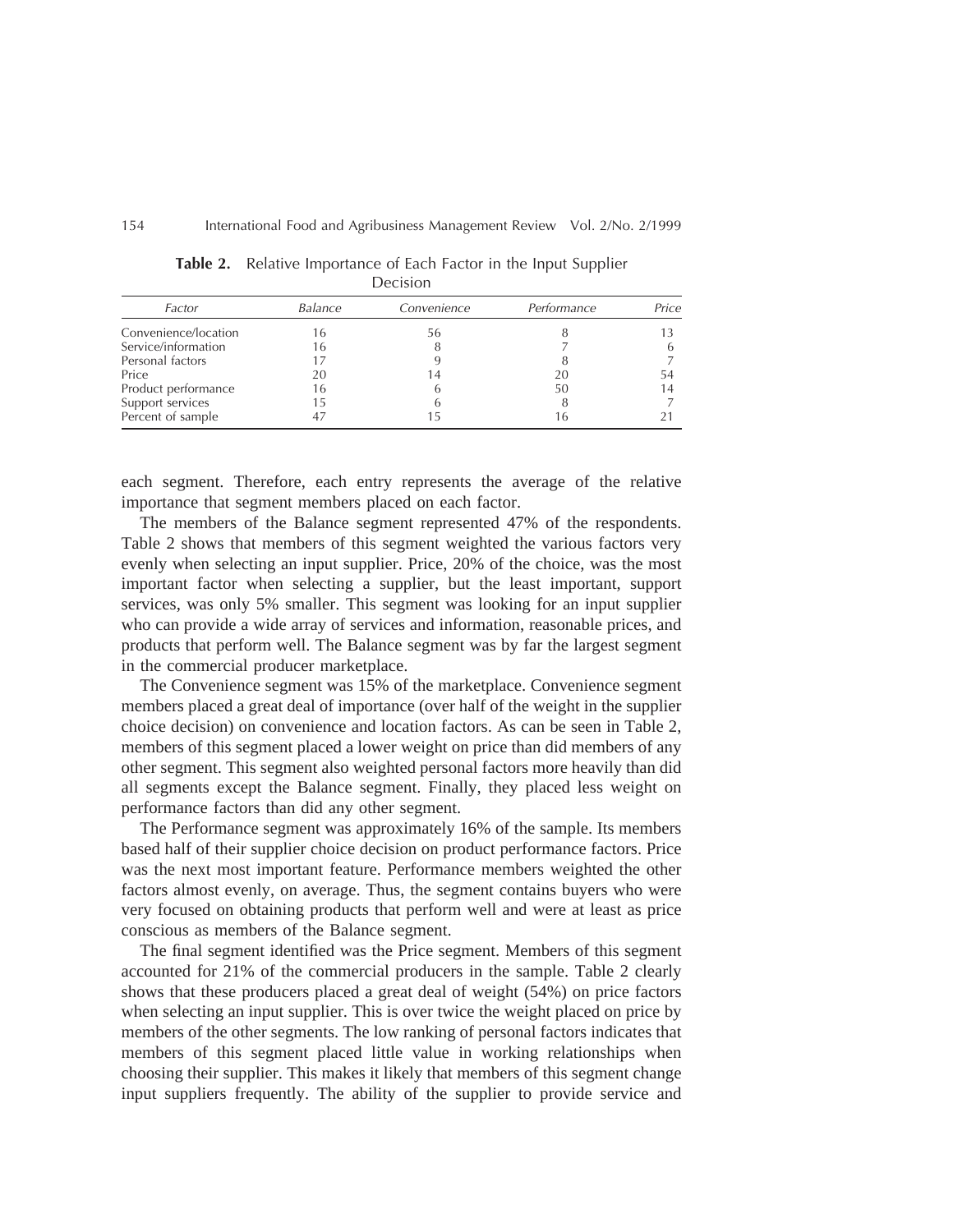| Demographic<br><i>Characteristics</i> | <i>Balance</i> | Convenience | Performance | Price | $x^2$ Statistic <sup>a</sup> |
|---------------------------------------|----------------|-------------|-------------|-------|------------------------------|
| College Graduate                      | 36             | 33          | 43          | 38    | 6.188                        |
| Age < 45                              | 38             | 28          | 37          | 37    | $7.893*$                     |
| Age 45-64                             | 52             | 56          | 54          | 53    | 1.029                        |
| Age > 64                              | 10             | 16          | 9           | 10    | 8.274*                       |
| Percent of large Frams                | 60             | 52          | 61          | 68    | 14.449**                     |

**Table 3.** Demographics and General Farm Characteristics

Notes  $a_{\chi^2}$  statistic to test null hypothesis of no association between row and column variables of cross tabulation between segment membership and the attribute.

 $*_{p} \leq .05, **_{p} \leq .01.$ 

information was rated as low. Supporting services, such as delivery and custom application, were also relatively unimportant to members of this segment.

### **Characterizing the Segments**

Four segments of the commercial producer marketplace were identified. These segments varied with respect to the marketing factors they valued most when selecting an input supplier. The goal of the segmentation was not to suggest that one segment is the most desirable segment for all suppliers. Rather, the purpose was to help marketers identify groups of producers that would be most likely to desire their products or services. The results of the segmentation can also be used to assist marketers in determining how resources should be targeted in customer retention, acquisition, and recovery efforts. It is believed that any segment (of sufficient size) can be profitably served with the correct product/service mix. To help suppliers assess which segment represents the best target market or markets, the segments were examined with respect to many of the factors that characterize the decision makers and their farm business and the product/service/information mix that they are likely to desire. For this reason, responses related to the demographics, management practices/tools used, off-farm influences on the purchase decision, brand preferences, loyalty, and preferences for salespeople were considered.

#### **Demographics and General Business Characteristics**

The demographic and general business characteristics considered were education, age, and farm size. These characteristics are generally observable and assist marketers in building a demographic profile of the segments. The entries in Table 3 show the percentage of members in each segment that possessed the characteristic shown in the left column of the table. The probability of no association between group membership and the characteristic was estimated from the  $\chi^2$ statistic of the cross tabulation between the possession of the characteristic and segment membership.

The results show that relatively strong, significant differences emerged across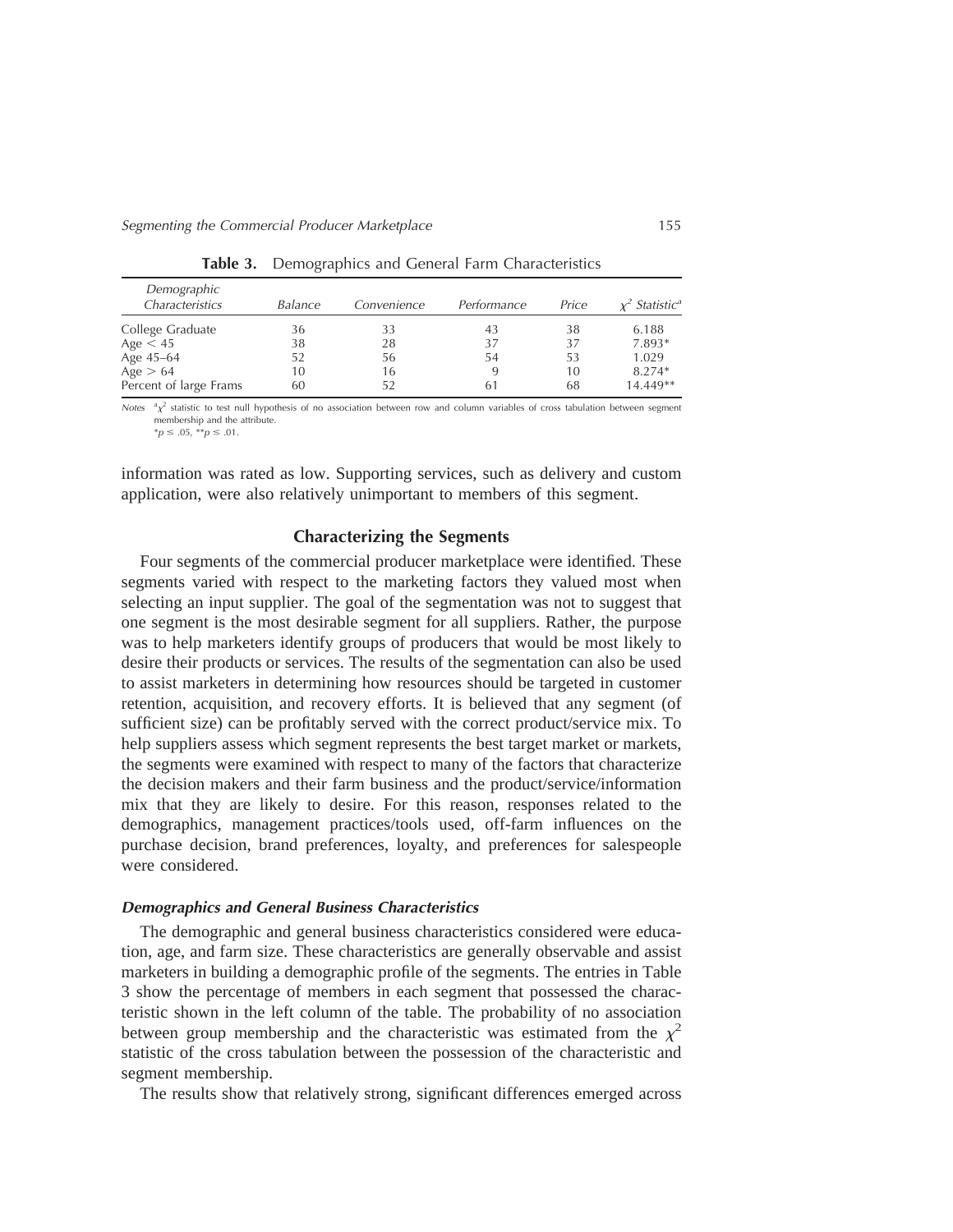| Practice                                           | Balance | Convenience | Performance | Price | $\chi^2$ Statistic <sup>a</sup> |
|----------------------------------------------------|---------|-------------|-------------|-------|---------------------------------|
| Custom fertilizer application                      | 65      | 61          | 65          | 57    | 5.795                           |
| Custom perticide<br>application                    | 61      | 55          | 58          | 49    | $12.215***$                     |
| Custom seeding                                     | 13      | 7           | 9           | 11    | $7.80**$                        |
| Use computer for financial<br>records              | 70      | 63          | 72          | 67    | $6.945*$                        |
| Use a computer for<br>production planning          | 43      | 32          | 39          | 40    | 10.284**                        |
| Use computer for<br>communication                  | 43      | 32          | 36          | 39    | $10.258**$                      |
| Do not own computer on<br>my farm                  | 16      | 22          | 15          | 15    | $6.262*$                        |
| Own a computer but do not<br>use for farm business | 9       | 9           | 10          | 12    | 1.610                           |

**Table 4.** Percent of Members Using Management Practices/Tools

Notes  $a_{\chi^2}$  statistic to test null hypothesis of no association between row and column variables of cross tabulation between segment membership and the attribute.

 $**p* \le .10, ***p* \le .05, ***p* \le .01.$ 

the segments on these demographic characteristics. For instance, the Performance segment contained the largest proportion of college graduates, and the Convenience segment contained the smallest proportion of college graduates. Convenience members also tended to be older producers and operated a smaller proportion of large farms (primary enterprise sales greater than \$500,000). The Price segment had the largest proportion of large farms.

#### **Management Practices/Tools**

Information about the management practices/tools that producers were currently using was collected. Significant differences with respect to the usage of custom services, computers, and the Internet emerged.

Table 4 shows the percentage of each segment that used the management practices/tools in the left column and the  $\chi^2$  statistic for the test of no association between group membership and the use of the practices/tool. Several general trends emerged from the results presented in Table 4.

The use of custom application services is important for many local fertilizer and chemical dealers. The results show that nearly half of all the segments used custom fertilizer or pesticide application services on some of their acres. The heaviest users were Balance members, whereas members of the Price segment were the least likely to be using these services.

The respondents were asked if they owned a computer and what purposes it was used for. The results show that Convenience members were the most likely to not own a computer, whereas the other segments had approximately equal proportions of computer users. Many producers used the computer for financial record keeping. Performance members were the most likely to use the computer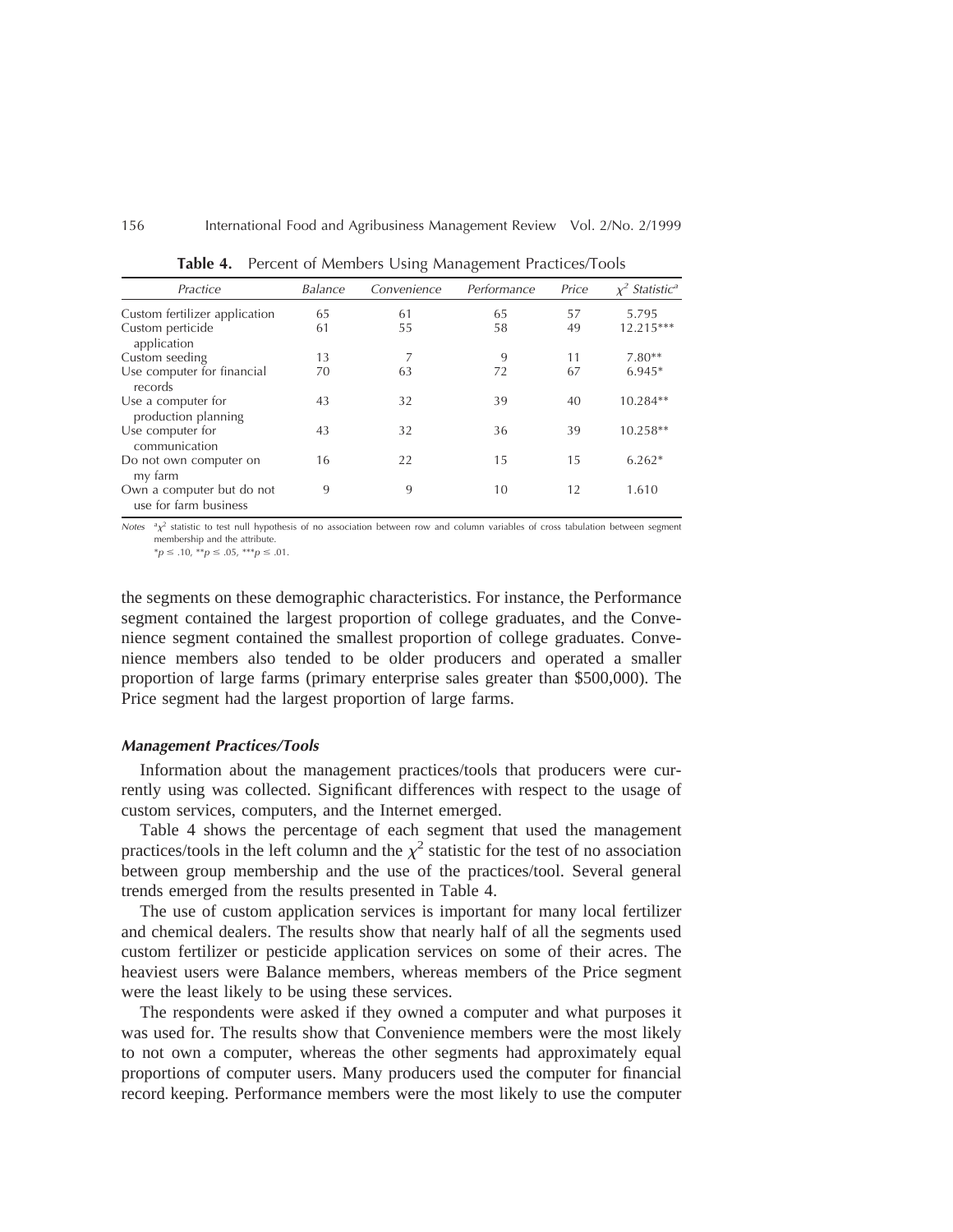| Experimente i dicitable Decisions |                |             |             |       |                            |  |
|-----------------------------------|----------------|-------------|-------------|-------|----------------------------|--|
| Off Farm Influence                | <i>Balance</i> | Convenience | Performance | Price | $F$ statistic <sup>a</sup> |  |
| Capital items<br>Expendable items | 26             |             |             | 29    | $4.354**$<br>$3.357*$      |  |

**Table 5.** Relative Influence of Off-Farm Sources in Capital and Expendable Purchase Decisions

Notes <sup>a</sup>F statistic for test of regression significance.

 $*_{p} \leq .05, **_{p} \leq .01.$ 

for financial record keeping. Price and Convenience members tended to use the computer for these purposes at a lower rate. Interestingly, 32-43% of the respondents indicated that they used the computer for communication. The Balance segment members were the most likely to use the computer for this purpose, whereas convenience members were the least likely.

#### **Key Influences of the Purchase Decision**

When purchasing products, producers rely on their own judgment and the judgment of those outside their operations. For example, agronomic consultants likely have an impact on the specific crop protection products that a producer uses. Of course, the producer makes the final decision on the specific product, but the ability of off-farm parties to influence this decision is of great interest to many input suppliers. Of specific interest was the amount of influence that off-farm parties had on the purchase decision relative to the producers' own opinions. Furthermore, it was important to determine which specific off-farm parties had the most influence on the purchase decision. These results have many implications for marketing strategies that manufacturers and distributors use when selling to the commercial producer. For instance, if consulting agronomists were perceived to be an extremely important source of information to producers, chemical manufactures would want to undertake efforts to educate these individuals about the value of their products.

Respondents were asked to assign a percentage value to on-farm and off-farm sources based on their contribution to the purchase decision. Table 5 shows the relative influence of all off-farm parties on the purchase decision for capital and expendable items by the different segments. The *F* statistic for the test of no difference across the segments is shown in the final column of Table  $5<sup>1</sup>$ . The numbers in Table 5 represent the relative importance of off-farm sources on the purchase decision. One can see that producers attribute about one fifth of the total purchase decision to off-farm sources. The Balance segment placed the most reliance on outside sources, whereas the Convenience segment was the least reliant on these sources. The results also show that a larger percentage influence was awarded to off-farm influence for the purchase of expendable items, such as feed, seed, and fertilizer, relative to capital items, such as equipment.

Respondents were asked to allocate 100% of the total off-farm influence to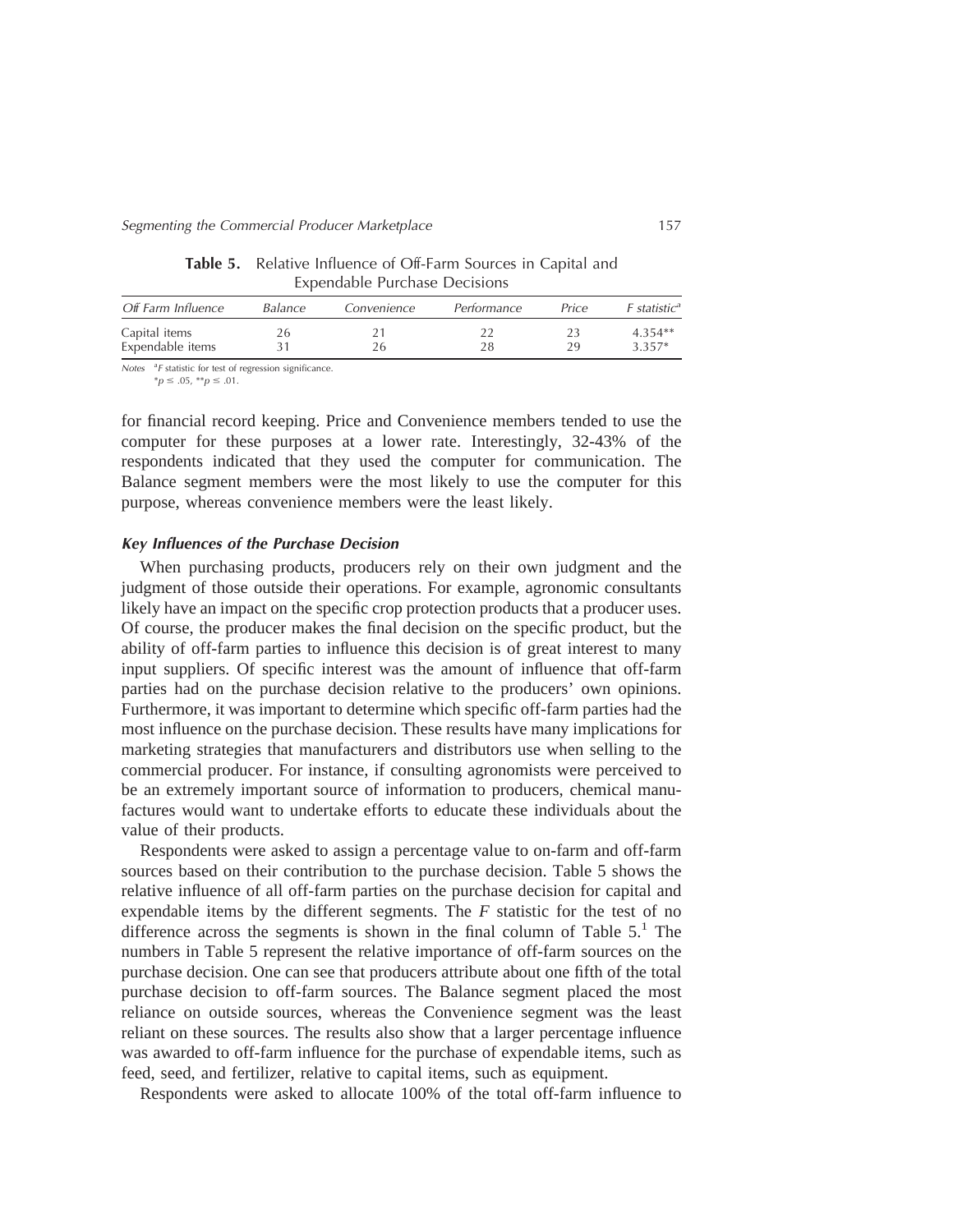| --------                          |                |             |             |       |                            |  |
|-----------------------------------|----------------|-------------|-------------|-------|----------------------------|--|
| <i>Influences</i>                 | <i>Balance</i> | Convenience | Performance | Price | $F$ statistic <sup>a</sup> |  |
| Local Dealers                     | 35.6           | 37.4        | 35.8        | 30.4  | 4.580*                     |  |
| Other farmers                     | 21.0           | 21.2        | 22.0        | 22.7  | 0.623                      |  |
| Manufacturer sales/technical reps | 17.0           | 14.9        | 15.9        | 16.7  | 1.016                      |  |
| Independent paid consultants      | 10.6           | 11.8        | 11.1        | 11.6  | 0.286                      |  |
| <b>Extension service</b>          | 9.8            | 9.7         | 10.1        | 11.9  | 1.306                      |  |
| Others outside your farm business | 5.9            | 5.0         | 5.1         | 6.8   | 1.410                      |  |
|                                   |                |             |             |       |                            |  |

**Table 6.** Sources of Off-Farm Influence in the Expendable Purchase Decision

Notes <sup>a</sup>F statistic for test of regression significance.

 $*_{D} \le .01$ .

specific outside sources. Table 6 shows the relative importance of various off-farm sources of influence for the purchase of expendable items. The results show that the local dealer was the most important source of outside information for all farmers. However, significant differences with respect to how highly the segments valued the local dealer emerged. The local dealer scored exceptionally high with members of the Convenience segment and relatively low with the Price segment. Extension was generally the lowest rated off-farm source of influence. Manufacturer salespeople and technical representatives rated about half as important as local dealers. Other farmers were also important influences in all segments.

### **Brands and Loyalty**

Producers are able to choose from many different product offerings. Most of these products are branded to some extent, each having various quality and price characteristics. The producer must evaluate the actual quality of the brands and then evaluate whether any price differentials are appropriate. To generally assess how producers perceived brands, respondents were asked to signify their level of agreement with a series of statements measured on a five-point Likert-type scale  $(5 = strongly agree, 1 = strongly disagree)$ . The average segment responses for these questions are shown in Table 7 along with the probability of no difference in response across the segments.

The perception of brands differed across the segments. The Performance segment disagreed the most strongly that there were no differences across brands, whereas the Convenience segment showed the least disagreement. Because some generic or private label options are available to producers, they were also asked to indicate agreement with the statement that generic products represent a good trade-off between price and quality. All segments weakly agreed with this statement. The Balance segment showed the least agreement with this statement. Price segment members agreed most strongly that they planned to increase their use of generic products in the future.

Because the segments did not believe that brands were the same across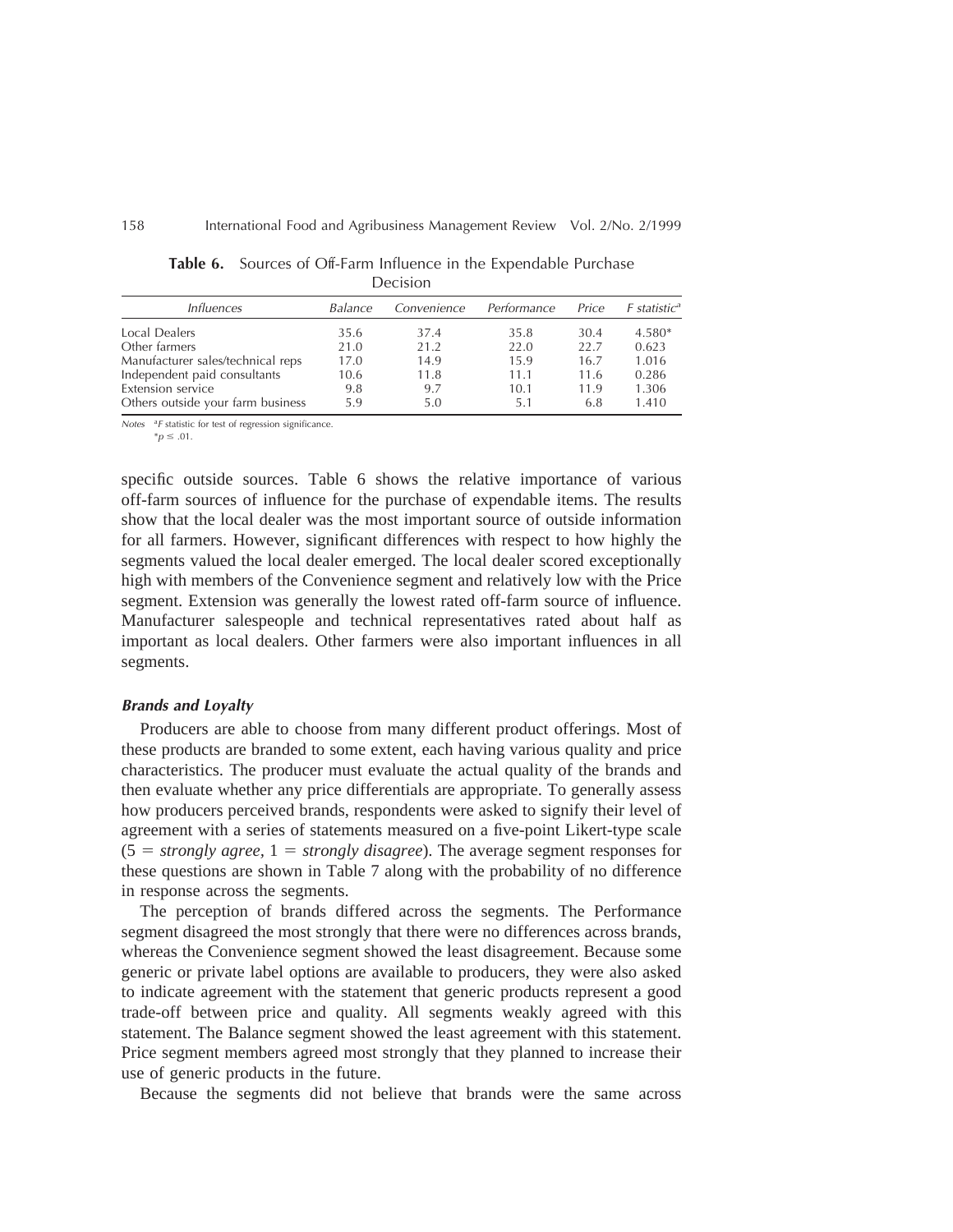| Statement                                                                            | Balance | $\ldots$ $\ldots$ $\ldots$ $\ldots$ $\ldots$<br>Convenience | Performance | Price | $F$ statistic <sup>a</sup> |
|--------------------------------------------------------------------------------------|---------|-------------------------------------------------------------|-------------|-------|----------------------------|
| Product Quality                                                                      |         |                                                             |             |       |                            |
| Capital brands are the<br>more or less the                                           | 2.68    | 2.81                                                        | 2.46        | 2.68  | $3.316*$                   |
| same<br>Expendable brands<br>are more or less the<br>same                            | 2.65    | 2.87                                                        | 2.52        | 2.76  | 4.937**                    |
| Generic items<br>represent good<br>trade-off between                                 | 3.23    | 3.36                                                        | 3.36        | 3.43  | $4.128**$                  |
| price and quality<br>Will increase use of<br>generic products in<br>the next 5 years | 3.30    | 3.34                                                        | 3.30        | 3.44  | 1.755                      |
| Usually purchase<br>lowest priced<br>expendable<br>products                          | 2.85    | 2.87                                                        | 2.73        | 3.31  | 17.936**                   |
| Usually purchase<br>lowest priced<br>capital products                                | 2.36    | 2.42                                                        | 2.25        | 2.69  | 11.655**                   |
| Loyalty Factors<br>Prefer to buy<br>expendable items                                 | 3.25    | 3.51                                                        | 3.15        | 2.98  | 10.662**                   |
| from one supplier<br>Prefer to buy capital<br>items from one<br>supplier             | 3.05    | 3.23                                                        | 2.82        | 2.70  | 12.565**                   |
| Willing to pay slightly<br>more to buy inputs<br>from locally owned<br>suppliers     | 3.64    | 3.66                                                        | 3.52        | 3.19  | 12.895**                   |

**Table 7.** Average Agreement with Attitude Statements Related to Brands and Loyalty to Suppliers

Notes <sup>a</sup>F statistic for test of regression significance.

 $p \le .05$ , \*\* $p \le .01$ .

products, one would expect that most producers would not simply purchase the lowest priced products. Table 7 shows that producers tended to disagree more strongly that they always purchased the lowest priced capital products relative to expendable products. Members of the Price segment tended to agree with the statement that they always purchased the lowest priced expendable products and were least likely to disagree that they purchase the lowest priced capital products. Performance members disagreed the most strongly that they purchased the lowest priced products, indicating that they perceive value differentials among all products, but more among capital goods.

All segments agreed more strongly that they preferred to buy expendable items from one supplier than agreed that they preferred to buy capital items from one supplier. Convenience members tended to agree the most strongly that they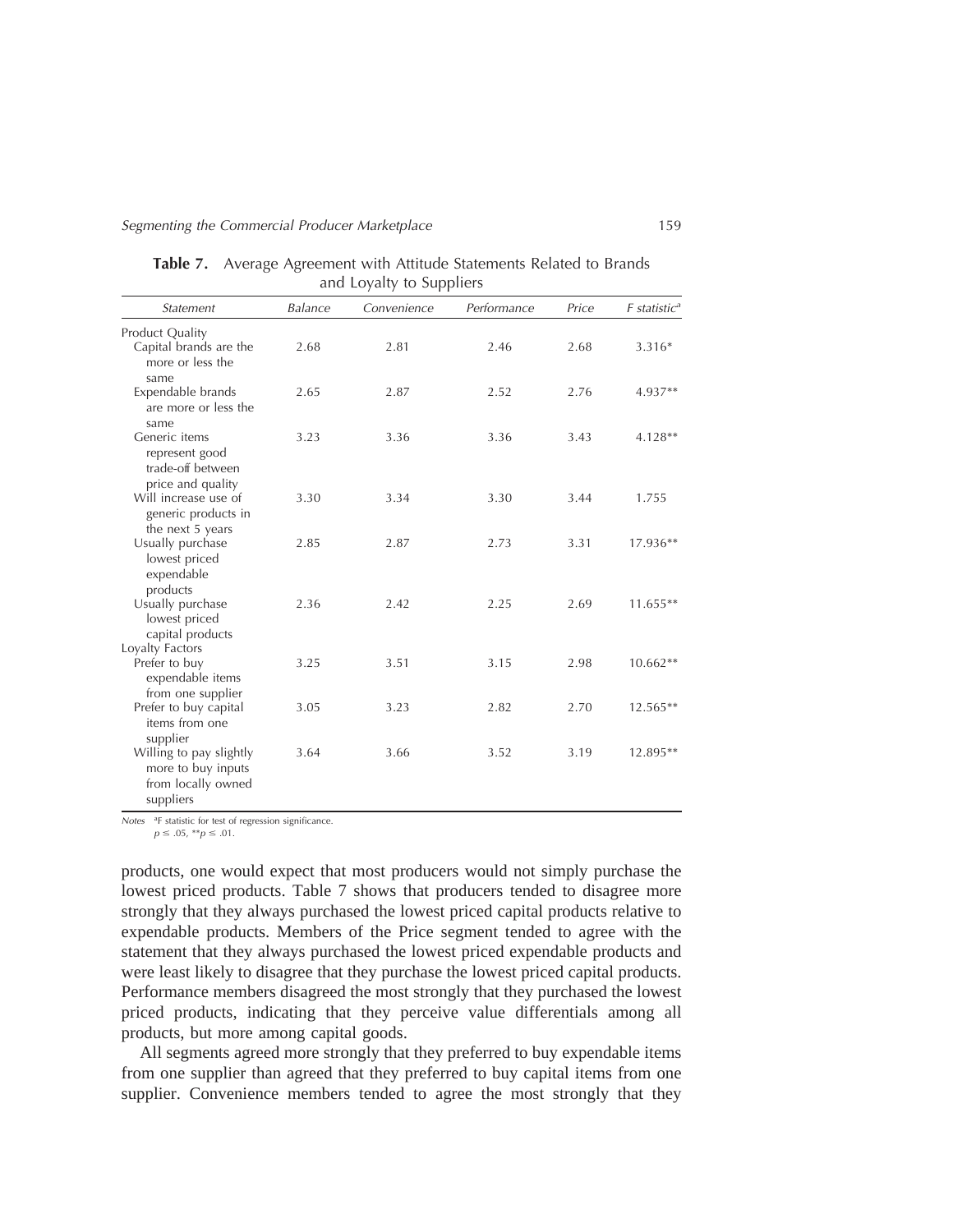| Most Desirable<br>Characteristics of a Sales            |                |             |             |       |                                 |
|---------------------------------------------------------|----------------|-------------|-------------|-------|---------------------------------|
| Representative                                          | <b>Balance</b> | Convenience | Performance | Price | $\chi^2$ Statistic <sup>a</sup> |
| Brings company<br>resources to deal with<br>my problems | 28             | 31          | 27          | 28    | 0.976                           |
| Brings me the best price                                | 20             | 21          | 22          | 44    | 65.386**                        |
| Brings me new ideas                                     | 26             | 26          | 26          | 24    | 0.600                           |
| Calls on me frequently                                  | 6              | 12          | 5           | 7     | 9.564*                          |
| Follows up on orders/<br>problems                       | 36             | 38          | 35          | 34    | 0.986                           |
| Is a good communicator                                  | 12             | 14          | 9           | 11    | 2.691                           |
| Has a very high level of<br>technical competence        | 37             | 27          | 46          | 32    | 20.521**                        |
| Is honest                                               | 54             | 46          | 50          | 49    | 5.659                           |
| Is a friend                                             | 8              | 9           | 7           | 8     | 0.786                           |
| Is fair                                                 | 13             | 16          | 11          | 12    | 2.309                           |
| Provides relevant<br>information                        | 29             | 31          | 37          | 30    | 5.829                           |
| Is a consultant to my<br>operation                      | 9              | 9           | 8           | 8     | 0.420                           |
| Knows my operation<br>well                              | 21             | 14          | 16          | 9     | 22.478**                        |

**Table 8.** Percent of Members Selecting Each Characteristic as One of the Three Most Important Characteristics of a Sales Representative

Notes  $a_{\chi^2}$  statistic to test null hypothesis of no association between row and column variables of cross tabulation between segment membership and the attribute.

 $**p* \le .05; ***p* \le .01.$ 

preferred to buy products from one supplier and that they were willing to pay more to buy products from locally owned suppliers.

#### **Sales Representatives**

Most agricultural input suppliers have established sales networks staffed with field salespeople. To assess what characteristics segment members found most important in salespeople, respondents were asked to think of the best agricultural sales representative that they knew. They were then presented thirteen characteristics and asked to check the three characteristics that they viewed as this salesperson's most desirable characteristics. The results shown in Table 8 indicate some general characteristics of good salespeople as well as areas where the segment's opinions of good salespeople differed.

All segments indicated that honesty was the most important characteristic of a good salesperson. The ability to bring the best price was more frequently checked by members of the Price segment than by members of any other segment. Members of the Price segment found familiarity with their operation much less important than did members of other segments, and Balance members found familiarity with their operation significantly more important than did the other segments. Convenience members were more likely to desire a representative that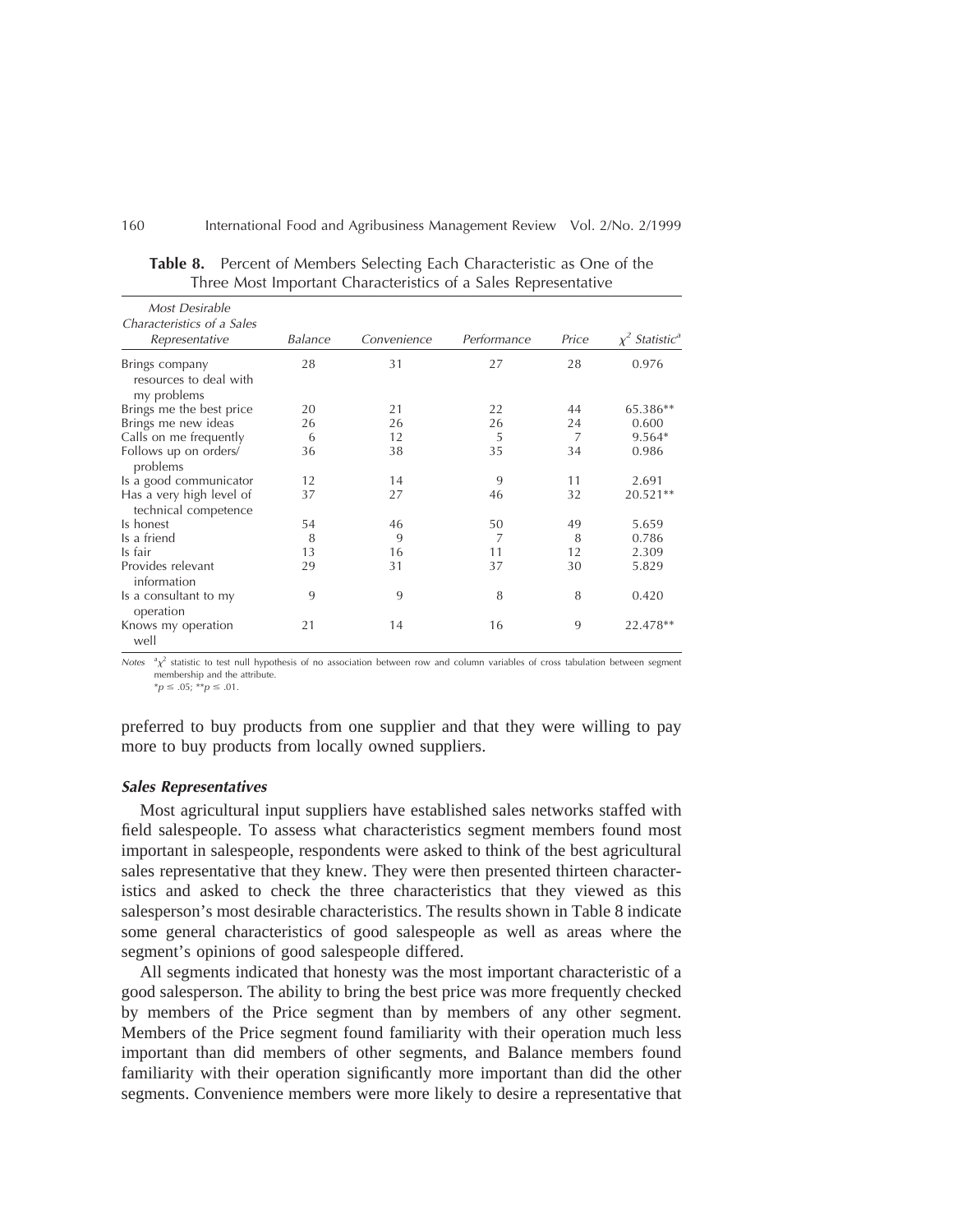called frequently and were less likely to be concerned with the level of technical competence possessed by the salesperson. Performance members indicated that a high degree of technical competence was important to them.

## **CONCLUSION**

This study identified four market segments in the commercial producer marketplace. Some of the key characteristics of the segments and implications for agricultural input marketers are discussed below.

The Balance segment was the largest segment of commercial producers. These producers were some of the most sophisticated users of technologies such as computers and the Internet. They were also sophisticated buyers who, although they had the most favorable view of generic products, did not frequently purchase the lowest priced items. These buyers were the most reliant on off-farm sources of information when making purchase decisions. Of special importance in their decision process was the local dealer and local sales representative. Balance buyers were the most focused on finding sales representatives and dealers who were familiar with their operations. These producers also made heavy use of custom services. This segment is likely to be a lucrative market for suppliers offering sophisticated technologies and services. The likelihood of selling these products will be improved by tailoring services and technologies to these producers' specific operations.

The Convenience segment was the smallest market segment in the commercial producer marketplace. These producers tended to be older individuals operating smaller farms. They also preferred to buy products from one supplier and agreed that they were willing pay more to buy products from locally owned suppliers. These producers valued the information and services of the local dealer a great deal more than the information and services provided by manufacturer technical representatives and salespeople. With respect to salespeople, the convenience segment was much more impressed than were other segments by a sales representative who calls frequently. Members of this segment were highly reliant on local influences. Any product marketed to them will be more likely to be successful if local dealers are involved in the process. Likewise, brand positioning is most effectively done by local suppliers.

Performance buyers made up about 16% of the market. Members of this segment were the most educated farm producers. Performance buyers were focused on the performance of the products that they bought. They saw clear distinctions between brands and were unlikely to buy simply on the basis of price. These producers required a sales representative who was technically competent. This segment is an ideal market segment for suppliers marketing premium branded products differentiated by performance features.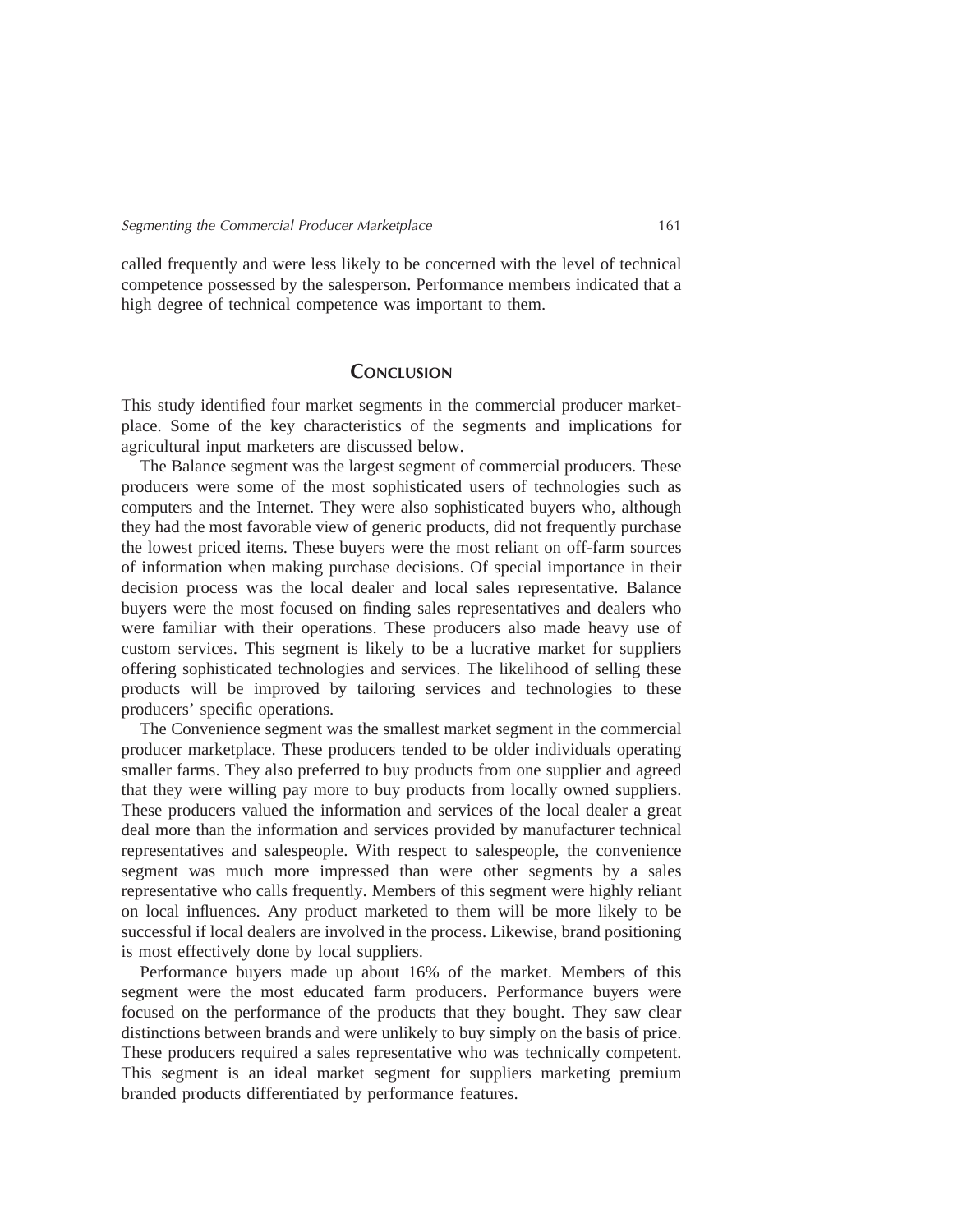The Price segment was the second largest segment. Its members operated the largest farms and were the lightest users of custom services. A large percentage of Price segment members owned computers. Members were not likely to care if the sales representative was familiar with their operation, but were very interested in whether the representative could negotiate prices. They were the least likely to prefer to buy products from one supplier and rated the influence of the local dealer lower than members of other segments. They were interested in increasing their use of generic products in the future. An important characteristic of this segment is that members were intent on purchasing the lower priced of two alternative products. It is likely that they would switch input suppliers frequently to realize lower prices. These producers also had the least favorable view of local dealers. This implies that manufacturers selling products without a local dealer network would likely find this an appealing target market.

These results illustrate the complexity of marketing to commercial agricultural producers. Although all of the farming operations considered here are "commercial" by definition, their buying preferences were not homogeneous. Successful agribusiness marketers should focus on the unique buying preferences of individual segments as they develop and deliver product-service-information bundles to commercial producers.

**Acknowledgments:** The assistance of Linda Whipker in the execution of the survey is gratefully acknowledged, as are the helpful comments of Tom Funk and an anonymous reviewer.

## **NOTES**

1. The probability of no difference across group means was estimated by conducting an *F* test of regression significance in a model where the dependent variable was the response to the question, and the independent variables were an intercept and three dummy variables indicating segment membership.

#### **REFERENCES**

- Akridge, J. T., T. F. Funk, L. D. Whipker, M. Boehlje, W. D. Downey, and S. L. Wall. "Commercial Producers: Making Choices Driving Change." *Center For Agricultural Business* (forthcoming).
- Aldenderfer, M. S., and R. K. Blashfield. 1984. *Cluster Analysis.* Newberry Park, CA: Sage Publications, Inc.

Anderberg, M. R. 1973. *Cluster Analysis for Applications.* New York: Academic Press New York.

Bernhardt, K. J., J. C. Allen, and G. W. Helmers. 1996. "Using Cluster Analysis to Classify Farms for Conventional/Alternative Systems Research." *Review of Agricultural Economics,* 18, 599–611.

Everitt, B. 1980. *Cluster Analysis.* New York: Halsted.